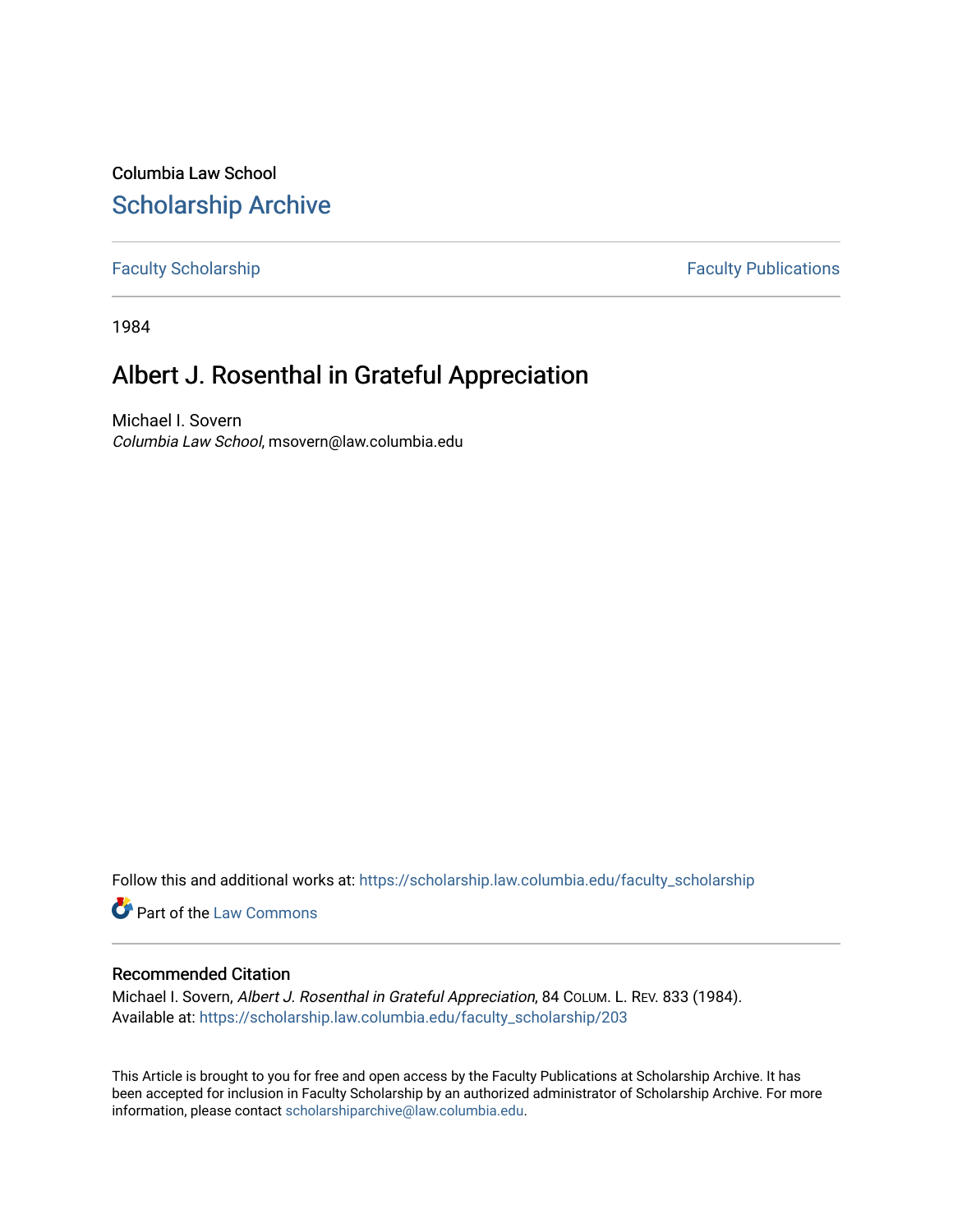# **COLUMBIA LAW REVIEW**

**VOL. 84** MAY 1984 NO. 4

*The editors dedicate this issue to Albert J. Rosenthal on the occasion of his retirement as Dean of the Columbia Law School and his return to teaching and scholarship.*

### ALBERT- J. ROSENTHAL IN GRATEFUL APPRECIATION

What a joy it is to work with **Al** Rosenthal! And how fortunate we are that our remarkable colleague will continue to grace the faculty to which he is devoted.

It is customary upon assuming a deanship to say nice things about your predecessor, and **Al** Rosenthal was no exception five years ago. But I mean far more than to return a compliment when I note how splendidly my successor as Dean, with a gently guiding hand, has enhanced the intellectual life of our law school, strengthening both faculty and student body and augmenting the support for their work. He returns to teaching and research in a school that is stronger than ever before.

No one is surprised by the extent of these achievements, except perhaps **Al** Rosenthal himself, a man of genuine and abiding humility whom I have known as close friend and colleague for twenty years. His modesty and consummate decency put one in mind of Victor Borge's description of Beethoven as "such a nice fellow it's a wonder he amounted to anything at all." Even those doubting Beethoven fans who question whether Al's achievements truly rival the *Ninth Symphony* acknowledge that **Al** Rosenthal is by far the more attractive human being.

Perhaps the finest attribute of **Al** Rosenthal's deanship has been his ability to attract promising young faculty and established scholars of outstanding quality. Nothing could be more important to our future.

The high regard in which **Al** holds faculty, students, and alumni is fully reciprocated. My own confidence in him has been unbounded, despite the gnawing regret that he first learned the law in Cambridge, Massachusetts, rather than on Morningside Heights. This early indiscretion was more than atoned for through wartime service with the Army Air Corps; a spell as attorney for the Office of Price Administration; his clerkship with the inspirational Justice Frankfurter; further government service with the International Bank for Reconstruction and Development, the Justice Department, and the Small Defense Plants Administration; and a dozen years of successful private law practice before he fully became a Columbian as Professor of Law in 1964 and the Maurice T. Moore Professor of Law in 1973.